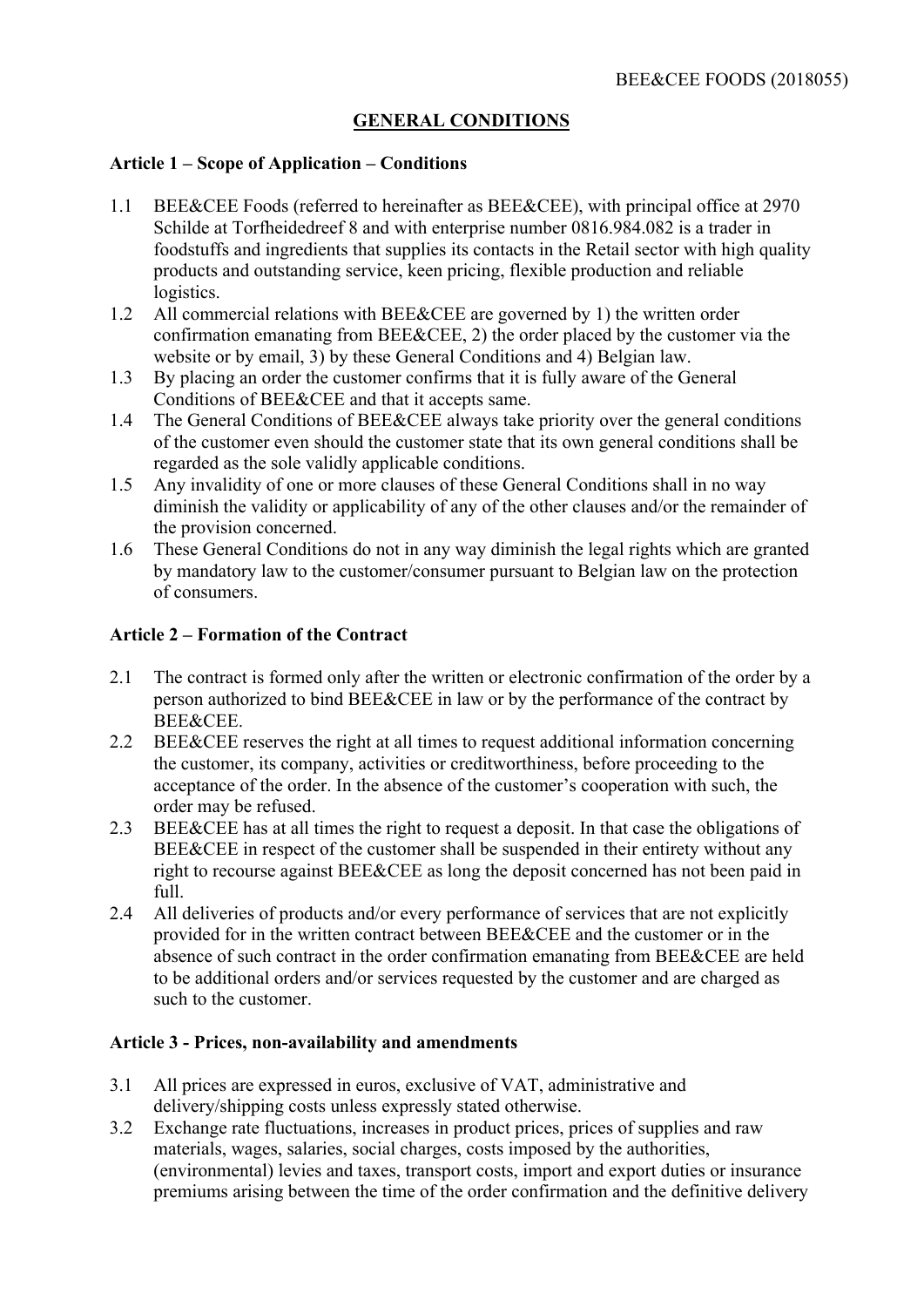of the products and/or services give BEE&CEE the authority to impose a proportionate increase in price.

- 3.3 The goods and services are charged on the basis of the price applicable at the time of delivery.
- 3.4 BEE&CEE has the right to make changes or additions to the product and/or components of any particular product should it not be in stock or in the event of a technical change to the product or to the economic conditions. In such cases BEE&CEE makes every effort to deliver a product that is as closely equivalent as possible.
- 3.5 The online product offer applies within the express limits of the stock available in our warehouses or in those of BEE&CEE's suppliers. Should the product not be available BEE&CEE shall return any payment that may have been made by the customer.
- 3.6 BEE&CEE is IFS Broker certified. Should certain BEE&CEE suppliers not be IFS certified, BEE&CEE aims that other GFSI certifications are in place. BEE&CEE reserves the right to include niche products from non-certified sources whilst taking all necessary precautions to manage any risks that this may present.

## **Article 4 – Delivery**

- 4.1 Except in the event of agreement otherwise and without prejudice to Article 4.2 of these General Conditions deliveries are made in accordance with Incoterm CPT (Carriage Paid To), which implies that the risk of the goods is transferred as soon as the goods are delivered to the first carrier at a point unilaterally decided by BEE&CEE. In the event of urgent deliveries the additional costs are for the customer.
- 4.2 Should BEE&CEE and the customer agree that the customer is to come and collect (a part of) the purchased products, the customer is required to collect the products itself at its own expense and risk at the time and place indicated by BEE&CEE.
- 4.3 BEE&CEE shall take all reasonable measures in order to deliver the ordered products in good time. The quoted delivery and performance times are merely indicative. They do not constitute an essential element of the obligations of BEE&CEE in respect of its customers and do not constitute an obligation of result on the part of BEE&CEE. No delay in delivery whatsoever can give rise to the payment of any compensation for loss or to the cancellation of the contract between BEE&CEE and the customer. Changes in the request for prices and/or order of the customer, amendments to the written contract between BEE&CEE and the customer, as well as changes to the order confirmation emanating from BEE&CEE shall have as automatic effect that the initially proposed probable delivery times lapse.
- 4.4 BEE&CEE reserves the right to make partial deliveries. These cannot give rise to the payment of any compensation for loss or to the cancellation of the contract between BEE&CEE and the customer.

# **Article 5 – Visible defects and complaints**

- 5.1 BEE&CEE guarantees in respect of its products no more than what is mentioned in the relevant product specification of BEE&CEE. BEE&CEE does not guarantee that its products are suitable for any purpose or application intended by the customer, except when such is expressly agreed otherwise in writing.
- 5.2 BEE&CEE guarantees the quality and freshness of its products on condition that the customer keeps the products in suitable conditions and in their original (unopened) packing.
- 5.3 Immediately after delivery the customer must carry out a first inspection relating to the quantity, weight, conformity of the delivery, and visible defects. The customer must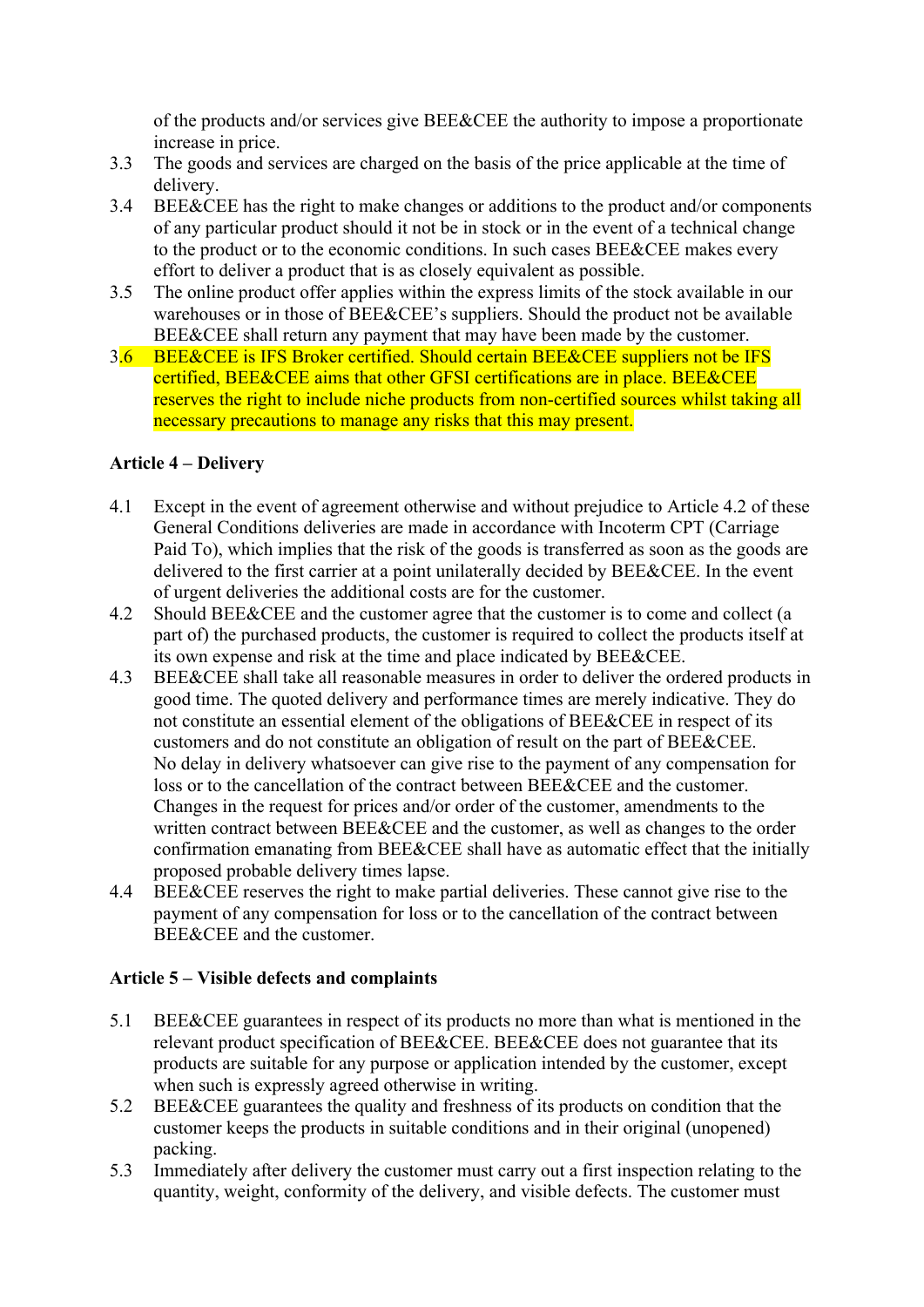inform BEE&CEE on pain of the lapse of its rights of any observable divergences in writing immediately after the delivery.

- 5.4 Should no complaints relating to non-conformity and/or visible defects be reported immediately after delivery, the customer shall be held to have approved and accepted the delivery.
- 5.5 Should the customer determine any defect, the customer is then required to suspend with immediate effect the use of the products concerned, as well as to conserve the products in an appropriate fashion on pain of the unacceptability of the complaint. Should BEE&CEE so request, the customer must return the defective products to BEE&CEE at an agreed location so that BEE&CEE is able to determine the defects for itself and determine the cause of same.
- 5.6 Every claim for indemnification by reason of non-conformity and/or visible defect shall fail upon the processing, use or consumption [of the goods] by the customer or in the event of an inappropriate conservation of the products or loss caused by force majeure/hardship.
- 5.7 The guarantees that BEE&CEE offers the customer remain limited to the replacement or recovery (either wholly or in part) of the defective or non-compliant products and the reimbursement of the customer.

## **Article 6 – Brochures, newsletters, advertising announcements**

Brochures, newsletters, folders and other advertising announcements, as well as all statements on the website www.beeceefoods.com and www.beeceefoods-retail.com are entirely free of obligation and are to be regarded only as an invitation to the placement of an order by the customer.

### **Article 7 – Reserve of ownership and property rights to rented products and products made available**

- 7.1 All delivered products remain the property of BEE&CEE until the moment of the payment in full of the principal, the interest, costs, taxes and all other appurtenances.
- 7.2 The ancillary equipment used by BEE&CEE for the transport of the products, such as containers, trays, pallets, etc. remain the sole property of BEE&CEE, even should they for practical reasons remain with the customer.
- 7.3 The customer should do all that may be reasonably expected of him in order to secure the property rights of BEE&CEE to property that is unpaid, rented and/or made available. Consequently the customer must immediately inform BEE&CEE should third parties wish to impose a seizure on these goods or wish to establish or assert rights in their respect.

### **Article 8 – Invoice and Payment**

- 8.1 All customers must pay their orders immediately upon delivery by Bancontact (debit card).
- 8.2 Professional customers have the ability to submit an express request to BEE&CEE to send them an invoice that they must pay within eight (8) calendar days of the invoice date by means of a bank transfer in favour of BEE&CEE.
- 8.3 Invoices may only be protested by registered letter sent within seven (7) calendar days of the invoice date, mentioning the invoice date, the invoice number and stating the reasons in detail. The fact of the submission of such a protest does not in any way diminish the obligation to pay on the part of the customer.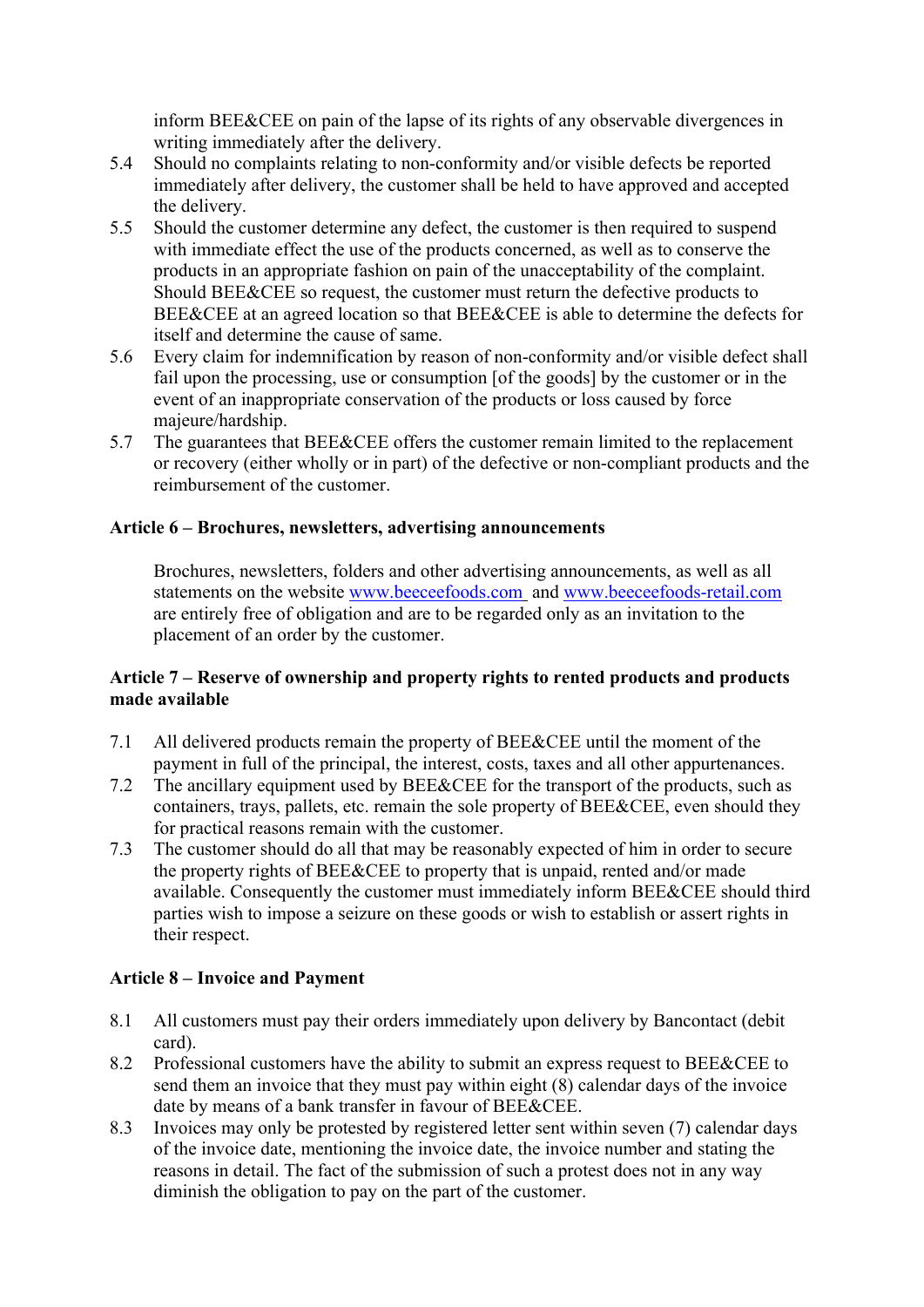- 8.4 The unconditional payment of a part of the amount of the invoice is held to be an express acceptance of the invoice.
- 8.5 Part payments may be accepted subject to the express agreement of the person authorized to bind BEE&CEE in law. Such part payments shall then be accepted subject to all reserve and without any disadvantageous acknowledgement. They shall first be set against the collection costs, and then against any contractual penalties, the outstanding interest and finally against the principal, whereby priority shall be given to the principal of the bill that has been the longest outstanding.

### **Article 9 – Consequences of late payment or non-payment**

- 9.1 When a private customer (consumer) does not pay for the order immediately upon delivery (see Article 8.1) BEE&CEE shall be entitled not to hand over the order to the customer.
- 9.2 With respect to professional customers it is so that each invoice that remains unpaid either wholly or in part on the due date is automatically subject without prior notice of default to interest for late payment of 1% for each month that is in arrears, where every month commenced shall be regarded as a full month. Moreover the outstanding amount shall be increased by all the costs of BEE&CEE associated with collecting the debt, as well as by a sum equal to 15% of the amount of the invoice, with a minimum of  $\epsilon$  50 (exclusive of VAT) by way of contractual compensation, without prejudice to the right of BEE&CEE to claim greater compensation in the event of proven loss.
- 9.3 In the event of late payment or non-payment BEE&CEE reserves the right to suspend all deliveries immediately and to regard all other orders as having been cancelled without any formal notice being necessary and in which case the contractual compensation as provided by Article 10.2 of these General Conditions shall apply.

### **Article 10 – Cancellation**

- 10.1 BEE&CEE reserves the right to cancel the contract between BEE&CEE and the customer and/or the order of the customer either wholly or in part without any form of compensation or any right of recourse against BEE&CEE in the event of difficulties encountered by the suppliers and/or producers and/or if certain products or the components of particular products are not in stock.
- 10.2 Every cancellation of an order placed by a customer must be made in writing in good time and must be accepted by BEE&CEE. In the event of a late cancellation of the order even with the express and written consent of BEE&CEE, the customer shall be liable for contractually agreed compensation of 20% of the value of the order notwithstanding the express right of BEE&CEE to claim greater compensation in the event the loss is shown to be greater.

### **Article 11 – Undertakings and Liability**

- 11.1 The undertakings of BEE&CEE are limited to the exact performance of its obligations such as described in the written contract between BEE&CEE and the customer or in the order confirmation emanating from BEE&CEE. Should there be neither a written contract drawn up between BEE&CEE and the customer, nor mention of an order confirmation emanating from BEE&CEE, the liability of BEE&CEE remains limited to the performance of the written order of the customer.
- 11.2 The general liability of BEE&CEE is limited to the liability that is imposed as mandatory by the law and is in any case limited to the lowest of the following two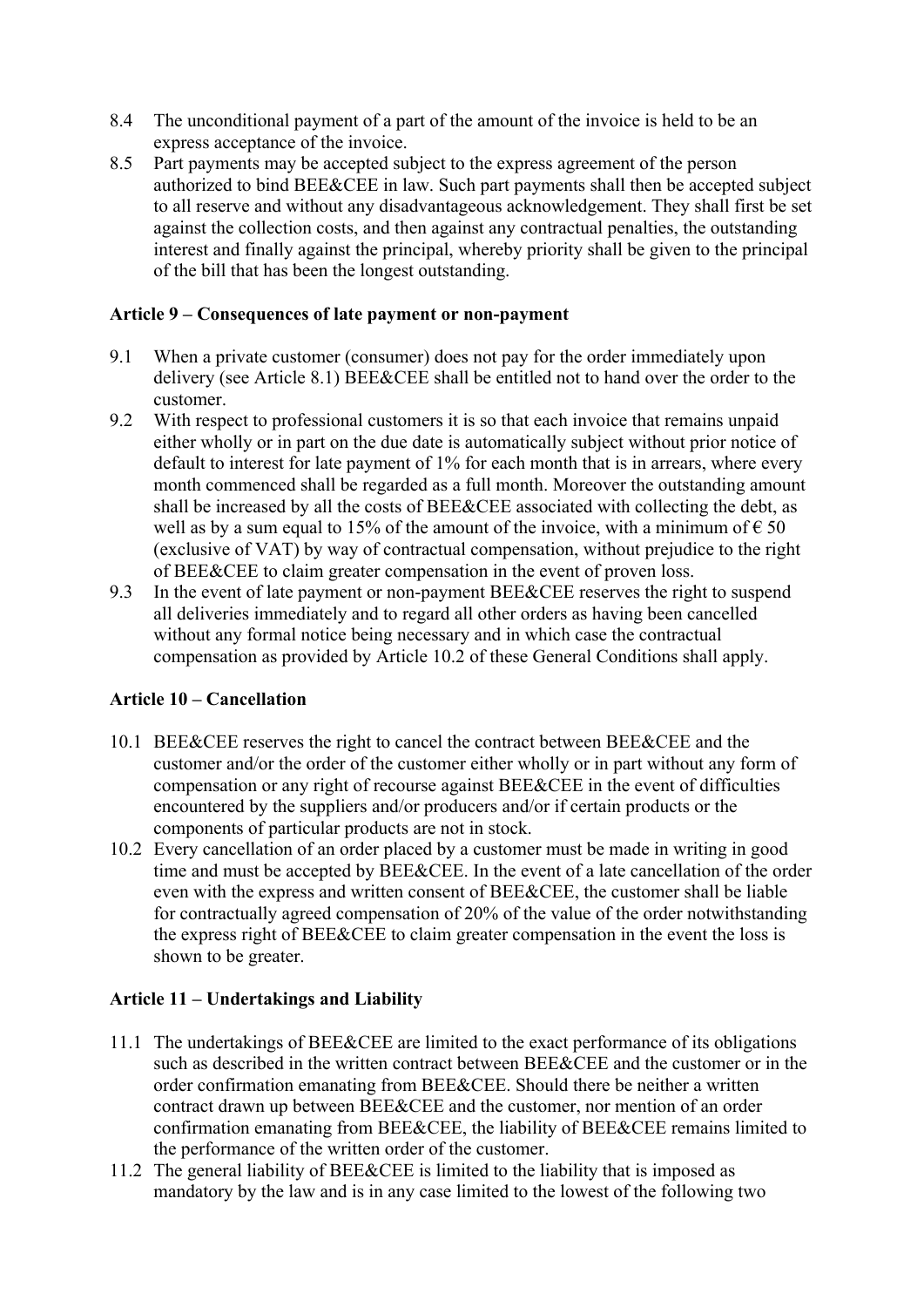amounts: 1) the respective amount of the invoice of the delivery concerned or 2) any amount that, should the case arise, be paid out further to the Civil Liability exploitation policy entered into by BEE&CEE.

- The liability of BEE&CEE with respect to products that are resold is limited to its liabilities as reseller, without it being possible to claim on BEE&CEE in connection with any loss other than that relating to the conformity of the delivery. All complaints and/or loss other than those relating to the conformity of the delivery fall exclusively under the responsibility of the producer(s) and/or suppliers from whom BEE&CEE has purchased the products concerned. At most the customer shall have the ability to invoke such complaints and/or losses during a period equal to the period of guarantee offered by the respective producer or supplier to BEE&CEE. Should the customer inform BEE&CEE correctly, in due time, and in accordance with the General Conditions, of a complaint and/or loss other than in connection with the conformity of the delivery, BEE&CEE shall pass on this complaint directly to the respective producer or supplier. During the further handling of the complaint or loss procedure BEE&CEE shall act merely as an intermediary between the customer and the respective producer or supplier. The responsibility of BEE&CEE in this respect remains limited to the transmission of information between on the one hand the respective producer or supplier and the customer on the other hand, without BEE&CEE being able to be held liable in any way whatsoever in respect of the effective complaint and/or loss.
- 11.3 BEE&CEE shall in no case be liable for indirect loss, such as loss of sales, diminished profits or increased general costs.
- 11.4 BEE&CEE is equally not liable for any loss that is directly or indirectly caused by the customer and/or third parties, loss arising from the incorrect and/or inappropriate use of the purchased products and/or loss arising from the non-compliance of the customer and/or his personnel and/or employees with the legal and/or other obligations including the safety instructions and any instructions for use of the respective products and/or supplier and this regardless of whether the loss was caused by an error or by negligence.
- 11.5 Should the liability of BEE&CEE with respect to a particular product be established, BEE&CEE shall only be required to replace the product concerned or should such not be possible to reimburse the price of such.

# **Article 12 – Indemnification**

- 12.1 The customer shall hold BEE&CEE entirely free and defend same against all claims and proceedings, including the claims and proceedings of third parties that may arise from, or be the consequence of any action or negligence of the customer contrary to the written contract between BEE&CEE and the customer, the order confirmation emanating from BEE&CEE, these General Conditions and/or other legal obligations of the customer.
- 12.2 The customer shall indemnify BEE&CEE for all loss, including legal and other costs arising further to its defence in respect of the content of Article 12.1 of these General Conditions.

# **Article 13 – Force Majeure and Hardship**

- 13.1 BEE&CEE is not liable for any shortcoming in the performance of its obligations that is caused by force majeure or hardship.
- 13.2 Force majeure and hardship are among other things understood as follows: nonavailability and/or scarcity of certain materials, shortage of raw materials, exchange rate